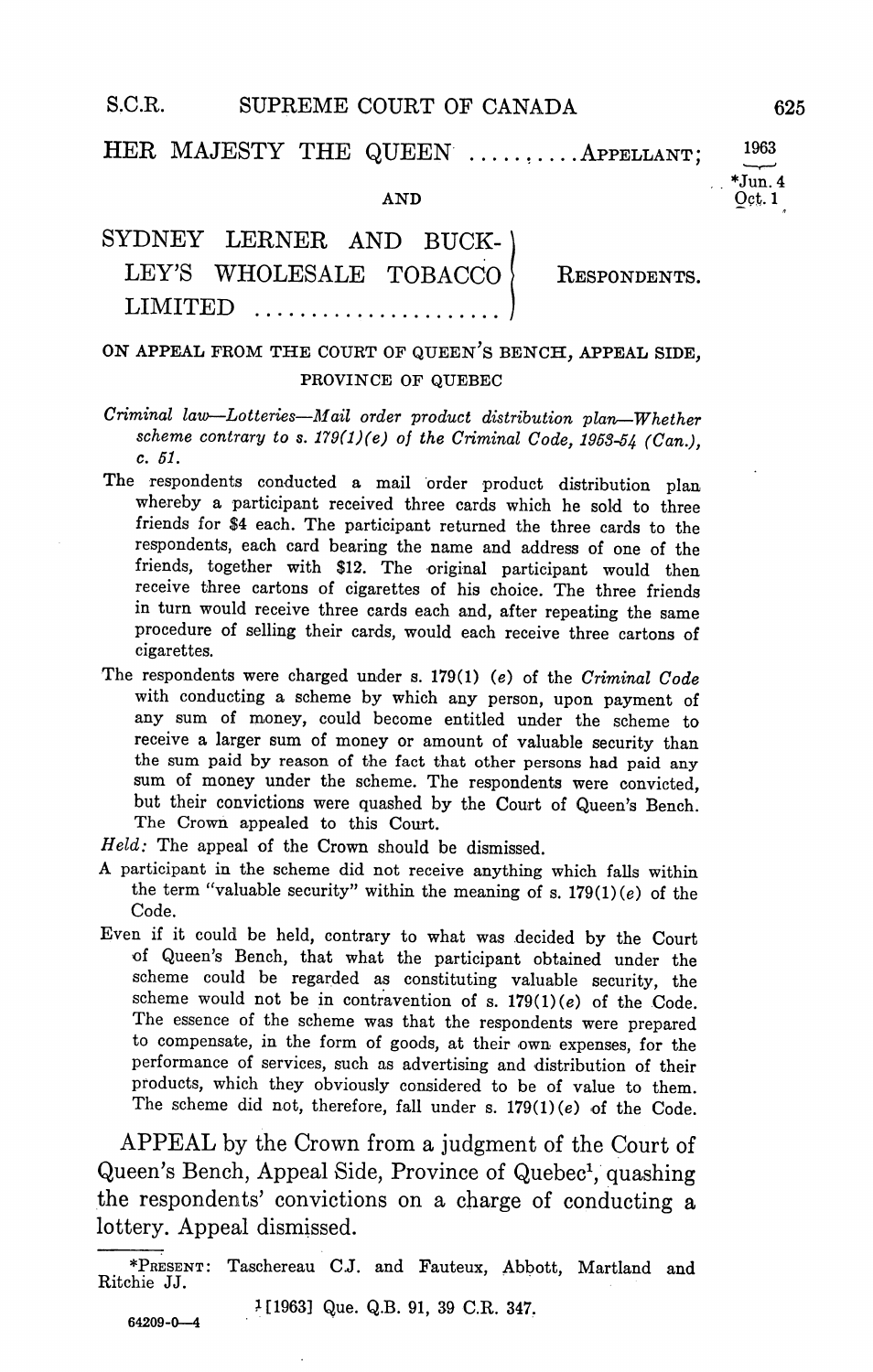1963 THE QUEEN et al

 $R. \text{ Larivée, } Q.C.$ , for the appellant.

 $v.$  F. Kaufman, for the respondents.

The judgment of the Court was delivered by

MARTLAND  $J$ .:—This is an appeal from a judgment of the Court of Queen's Bench (Appeal Side) for the Province of Quebec<sup>1</sup>, which unanimously maintained the present respondents' appeals against their convictions on charges laid against them under s. 179(1)(e) of the Criminal Code which provides as follows

- 179 Every one is guilty of an indictable offence and is liable to imprisonment for two years who
- $(e)$  conducts, manages or is a party to any scheme, contrivance or operation of any kind by which any person, upon payment of any sum of money, or the giving of any valuable security, or by obligating himself to pay any sum of money or give any valuable security, shall become entitled under the scheme, contrivance or operation, to receive from the person conducting or managing the scheme, contrivance or operation, or any other person, a larger sum of money or amount of valuable security than the sum or amount paid or given, or to be paid or given, by reason of the fact that other persons have paid or given, or obligated themselves to pay or give any sum of money or valuable security under the scheme, contrivance or operation;

The scheme conducted by the respondents in respect of which the charges were laid is described in agreed admis sions of fact as follows

At material times the above company (i.e. Buckley's Wholesale Tobacco Ltd.) has conducted a mail order product distribution plan that operates as follows

 $a)$  A number of people each receive a written explanation of the companys operation and an offer to participate in that operation together with three (3) identical beige coloured cards.

b) Each of the above persons may then explain the company's operation to friends, and sell each of the three cards to a friend for a price of \$4.00

 $c)$  Upon returning the three cards (now completed, with each one bearing the name and address of a new customer) along with the \$12.00 collected  $$4.00$  for each of the 3 cards) to the company, the company sends to the original customer three (3) cartons of cigarettes (of the brand chosen by him), and it sends to each of his friends who has paid \$4.00, i.e. each new customer, a set of 3 cards.

Each of the above mentioned participants can then sell his three cards at a price of \$4.00 each, and upon sending the completed cards

<sup>1</sup>[1963] Que. Q.B. 91, 39 C.R. 347.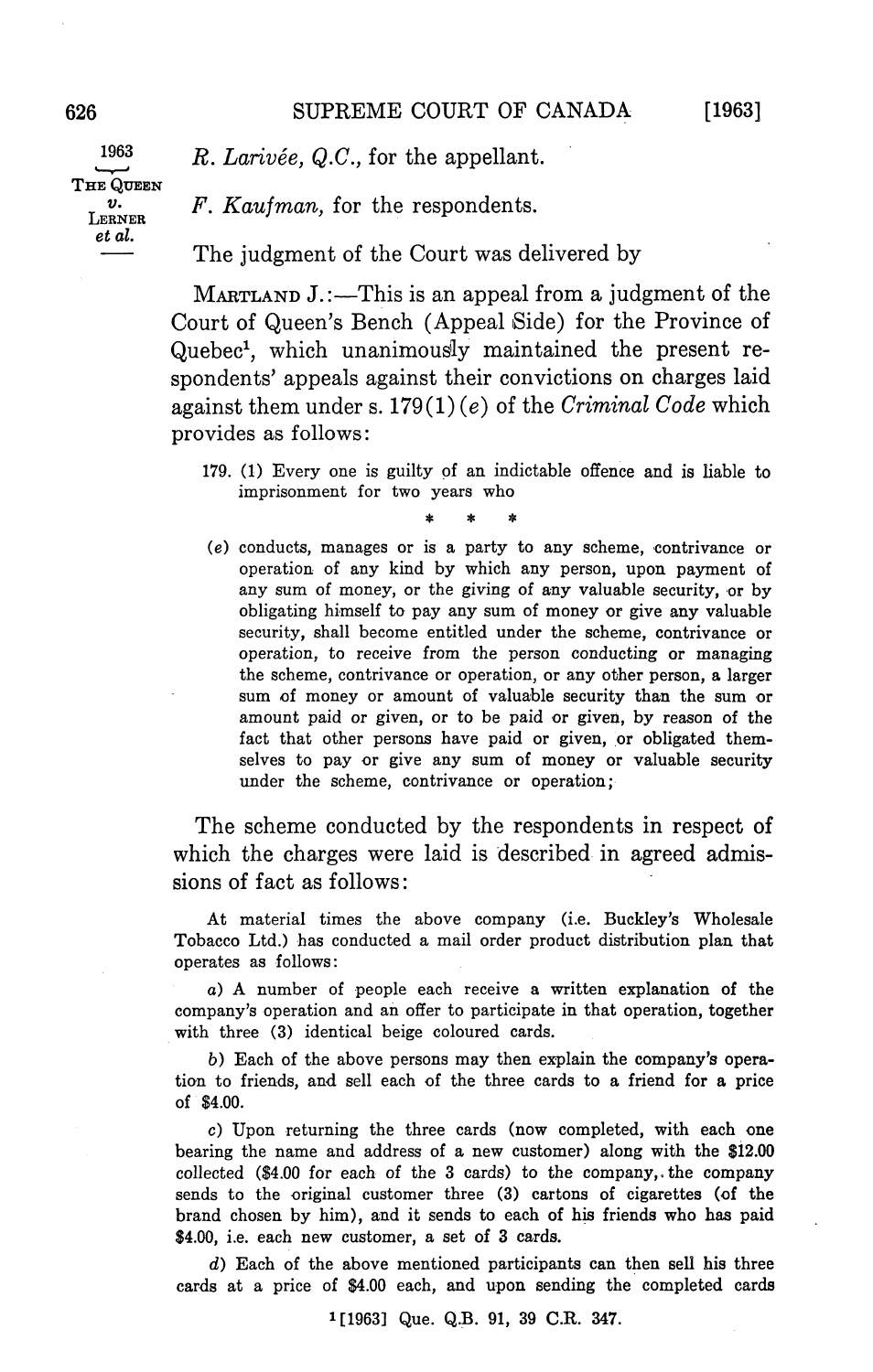back to the company, receives in turn three cartons of cigarettes (of  $1963$ 

the brand he chooses).<br>
(a) Thus the orginal participants receive three cartons of cigarettes  $\overline{v}$ . in return for having sold the 3 cards sent to them, and each subsequent participant receives 3 cartons of cigarettes in return for having purchased a set of cards for \$4.00 and having sold those cards to three of his friends. Martland J.

 $f$ ) Participants who succeed in selling 2 cards, but have difficulty with the third, can return their 2 completed cards (together with the  $$8.00$ collected) to the company, and receive in return 2 instead of 3 cartons of cigarettes. If they then succeed in selling the third card, they receive a third carton of cigarettes.

 $g$ ) Participants who have bought a set of cards (for \$4.00) but who seem to be unsuccessful in selling them are given the opportunity of returning their uncompleted cards to the company, and of choosing a premium from a number of items offered to them by the company, thereby eliminating any chance of loss to them

 $h$ ) Participants may substitute various other products for cigarettes.

i) Participants who sell their cards promptly may receive special bonuses

The instruction sheet sent by the respondents to their customers read as follows

Dear Customer

Enclosed you will find 3 cards for which you have paid \$4.00. Please follow these instructions

 $(1)$  Sell these 3 cards to your customer friends at \$4.00 each.

 $(2)$  Mail us the 3 cards with the \$12.00.

We will then mail you the 3 cartons of cigarettes (of your choice), plus 9 cards for distribution to your 3 customer friends. They, in turn, will sell these 3 cards to their friends at \$4.00 each and will then receive their 3 cartons of cigarettes.

> Yours very truly, BUCKLEYS WHOLESALE TOBACCO LIMITED

P.S. Do not send cash through the mail. Send money order only, this being your receipt

In the reasons for the judgment from which this appeal is brought, it was held that a participant in this scheme does not receive anything which falls within the term "valuable security" within the meaning of s.  $179(1)(e)$  and, in consequence, as a participant does not receive a sum of money or valuable security, the scheme did not contravene that paragraph. I am in agreement with this conclusion.

Furthermore, I do not think that the scheme would contravene that paragraph even if that which a participant obtains under it could be regarded as constituting valuable security. His entitlement to receive property under the scheme does not arise merely by his payment of money and

64209-0-41